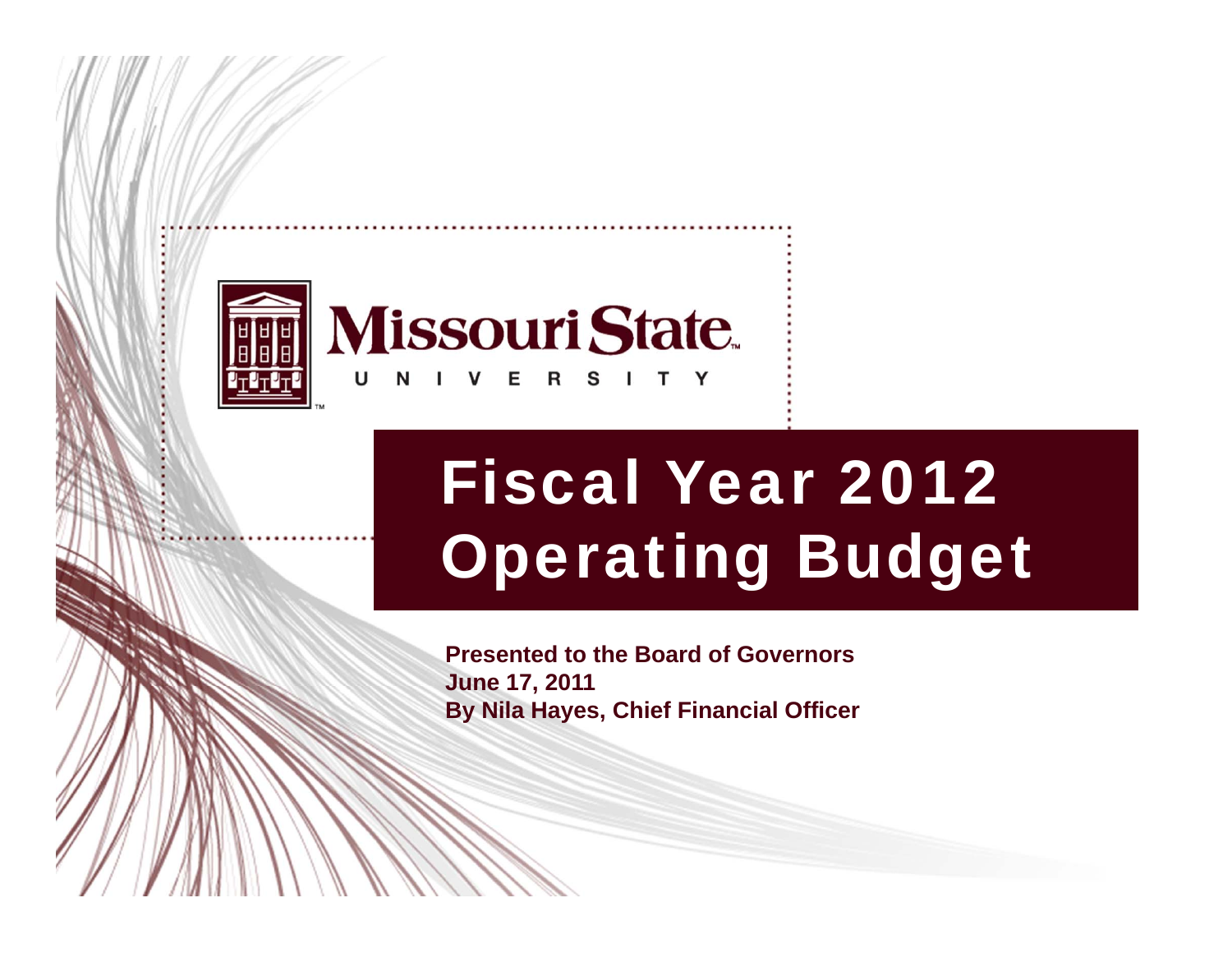# State Appropriations

- • **State appropriations are reduced by \$5.97 million for FY2012 to \$79.34 million for a total of 7%**
	- 5.7% \$4,848,813
	- •1.3% \$1,123,233
- • **The MSU budget reflects \$76.96 million** 
	- 3% for governor's holdback is not budgeted
- • **State appropriation by fund**
	- •Springfield \$71.67 million
	- •West Plains 5.20 million
	- •Defense and Strategic Studies .09 million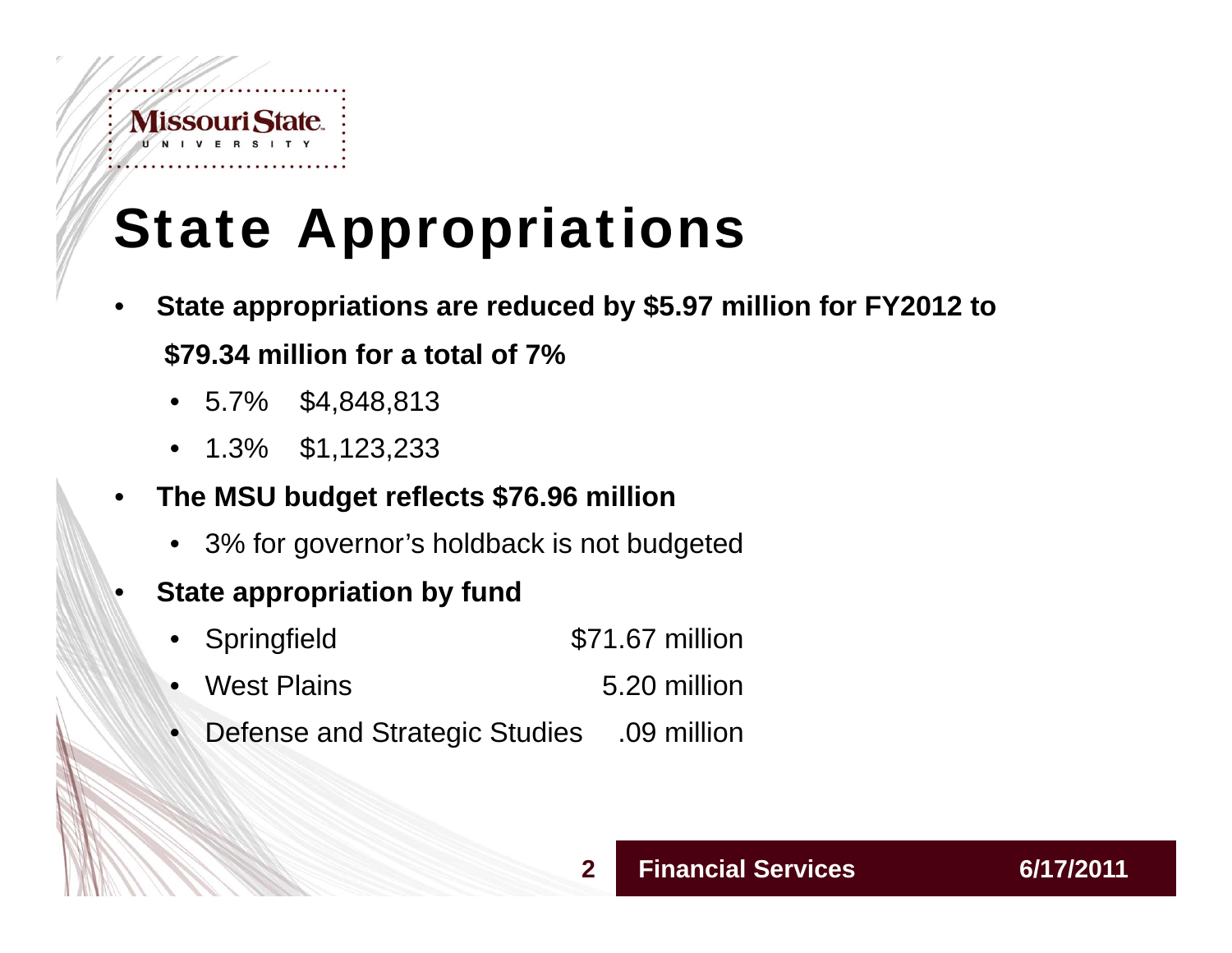# Operating Fund Summary Springfield

- •Total Revenues **\$185,862,784**
- Total Expenses 181,191,433
- •Total Debt Transfers Out 1,359,373
- Total Operating Transfers Out 3,035,582
- Excess of RevenuesOver Expense & Transfers \$ 276,396\*

\* Will be used for Academic Strategic Initiatives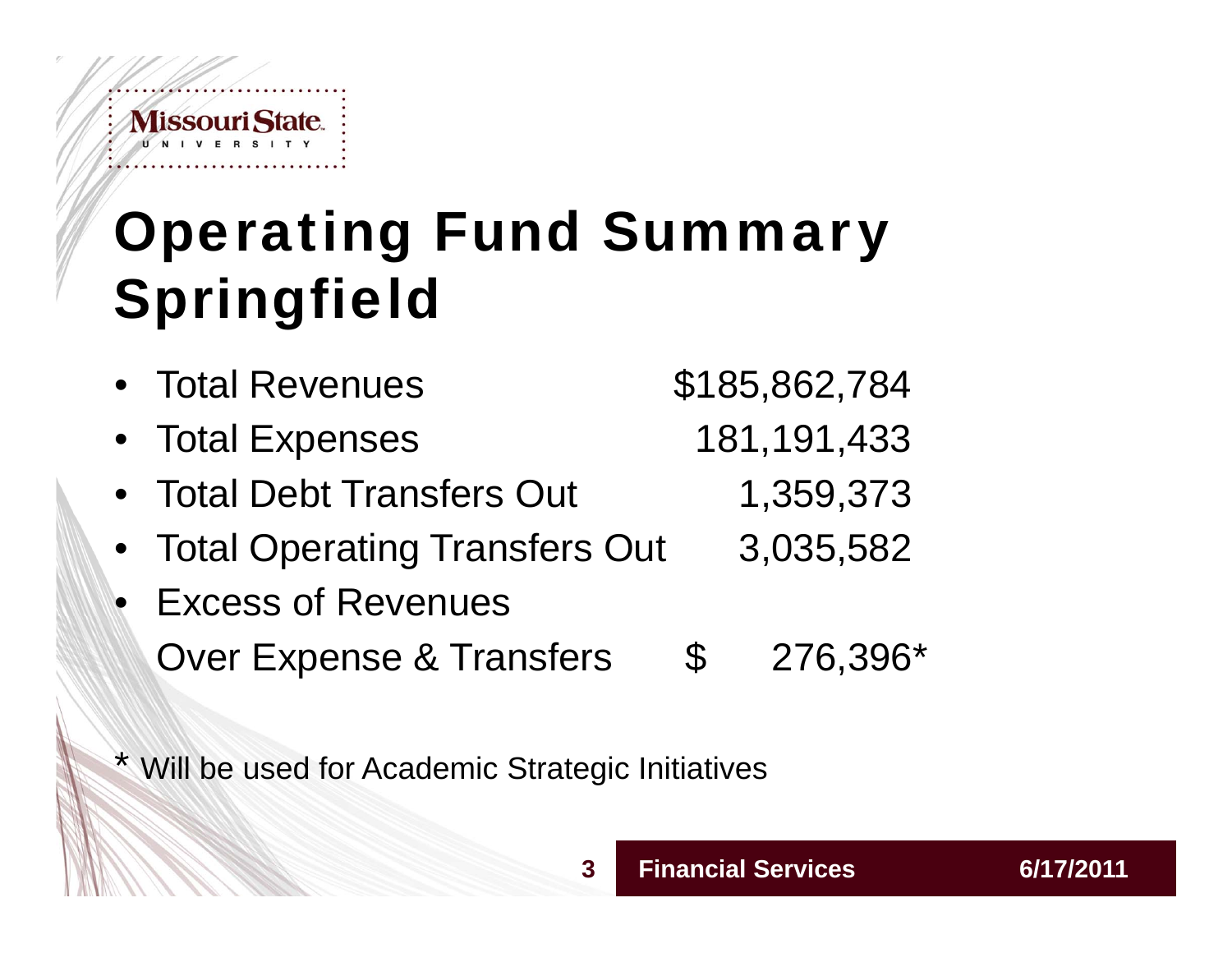#### Missouri State. UNIVERSITY

# Non-Recurring Allocations

| <b>Enrollment Management Support - Recruiting</b>               | S | 75,000    |
|-----------------------------------------------------------------|---|-----------|
| <b>Funding Faculty, Staff &amp; Student Discounts</b>           |   | 50,000    |
| <b>Endowment incentives</b>                                     |   | 105,000   |
| Wireless Expansion Plan - One-time                              |   | 50,000    |
| <b>Insurance Premiums - FY10 Retirees</b>                       |   | 50,000    |
| COBA Associate Professor - 1/6 salary-final year                |   | 14,000    |
| Interim Dean for Graduate College                               |   | 152,375   |
| MCL Diversity Hire $-50\%$ Salary $-1$ <sup>st</sup> of 3 years |   | 22,525    |
| AGR – Dual Assistance Hire – $1st$ of 3 years                   |   | 13,250    |
| <b>Springfield Police Contract</b>                              |   | 50,000    |
|                                                                 |   | 582,150   |
| <b>Academic Strategic Initiatives</b>                           |   | 276,396   |
|                                                                 |   | \$858,546 |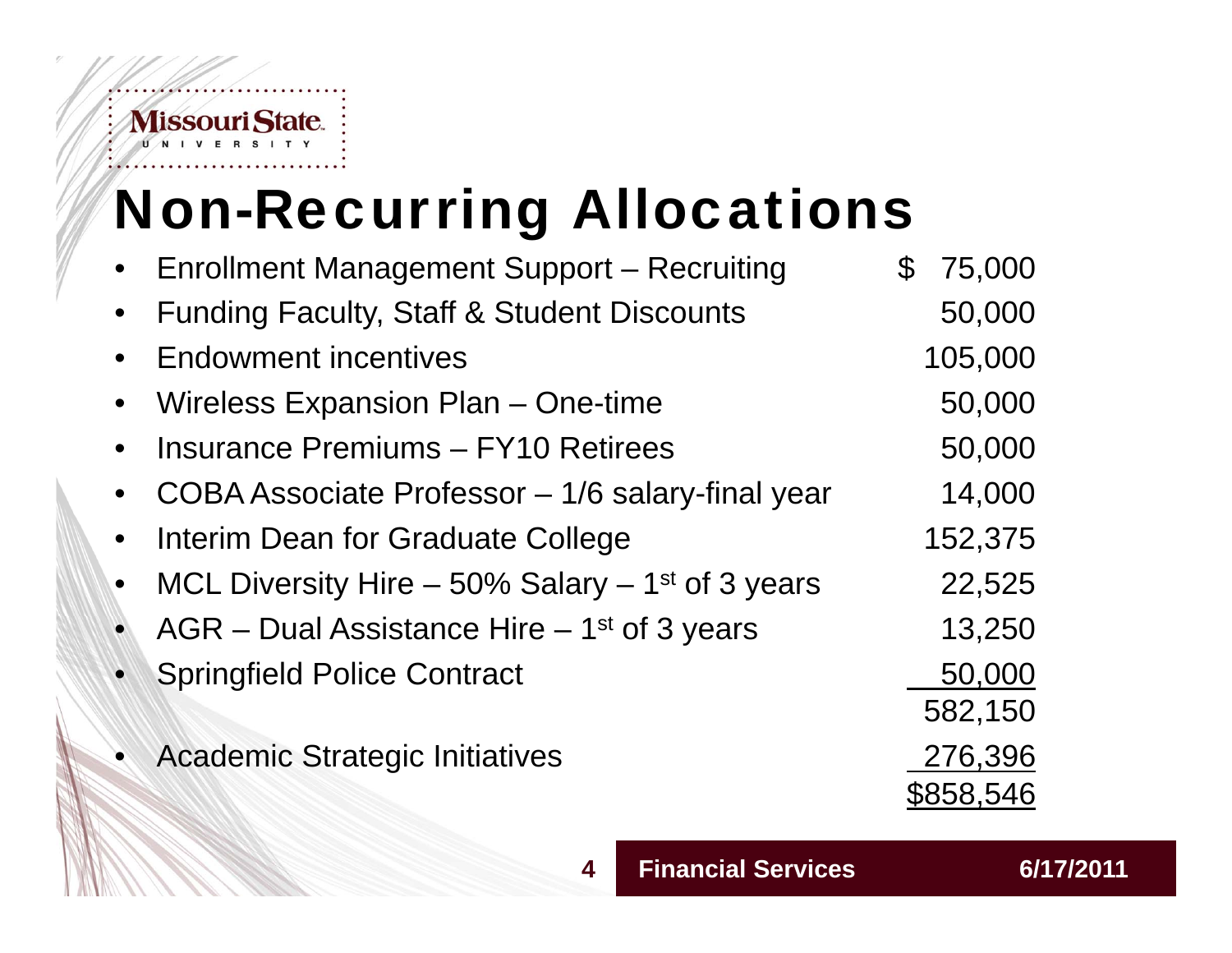#### Missouri State. N I V E R

# Operating Fund Summary West Plains

| • Total Revenues               | \$9,354,907 |
|--------------------------------|-------------|
| • Total Operating Transfers In | 107,695     |
| • Total Expenses               | 9,416,503   |
| • Total Debt Transfers Out     | 38,838      |
| • Excess of Revenues           |             |

Over Expense & Transfers \$ 7,261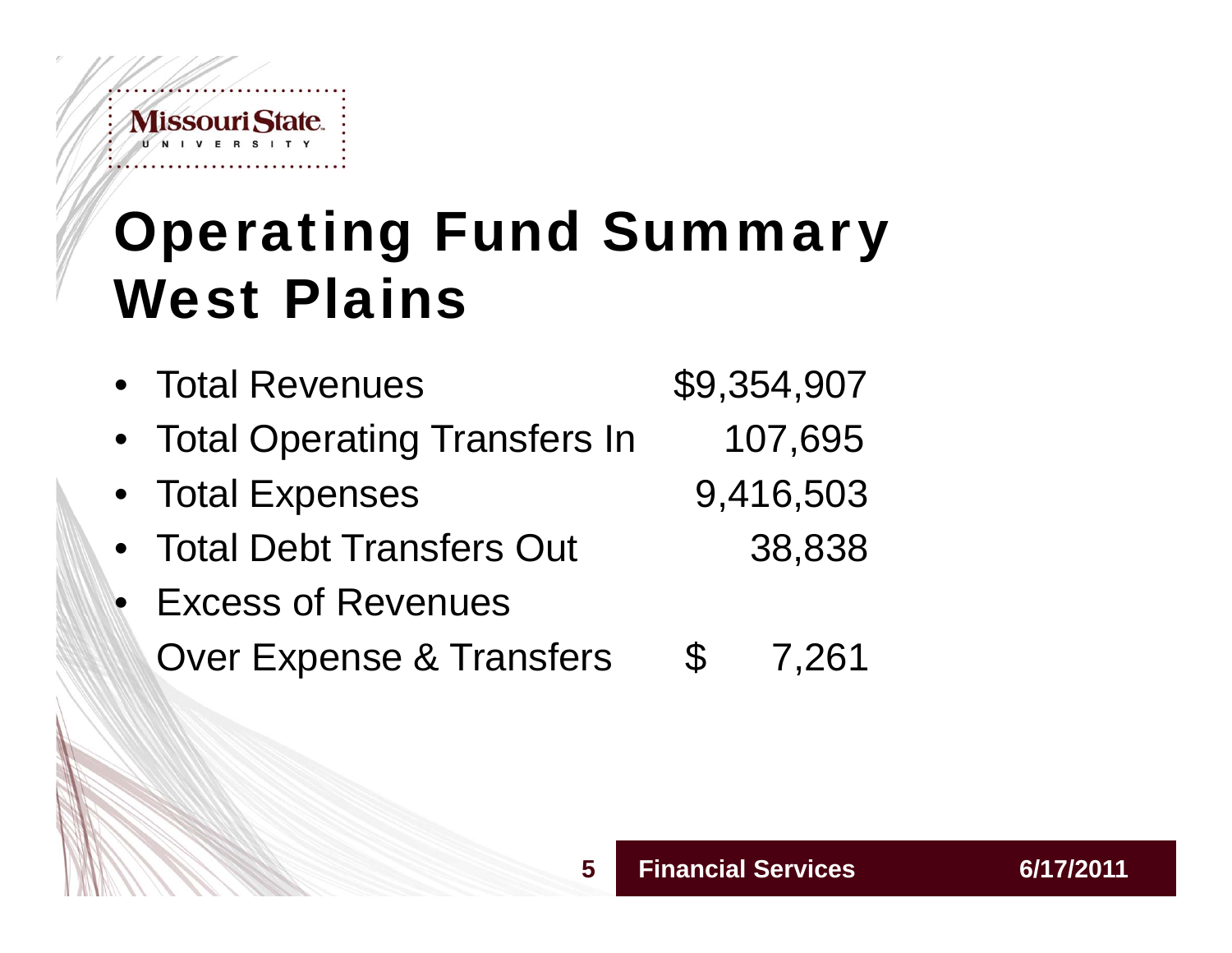# Operating Fund Summary China

- Total Revenues \$3,110,249
- Total Expenses 2,904,441
- •Total Operating Transfers Out 29,375
- Excess of RevenuesOver Expense & Transfers \$ 176,433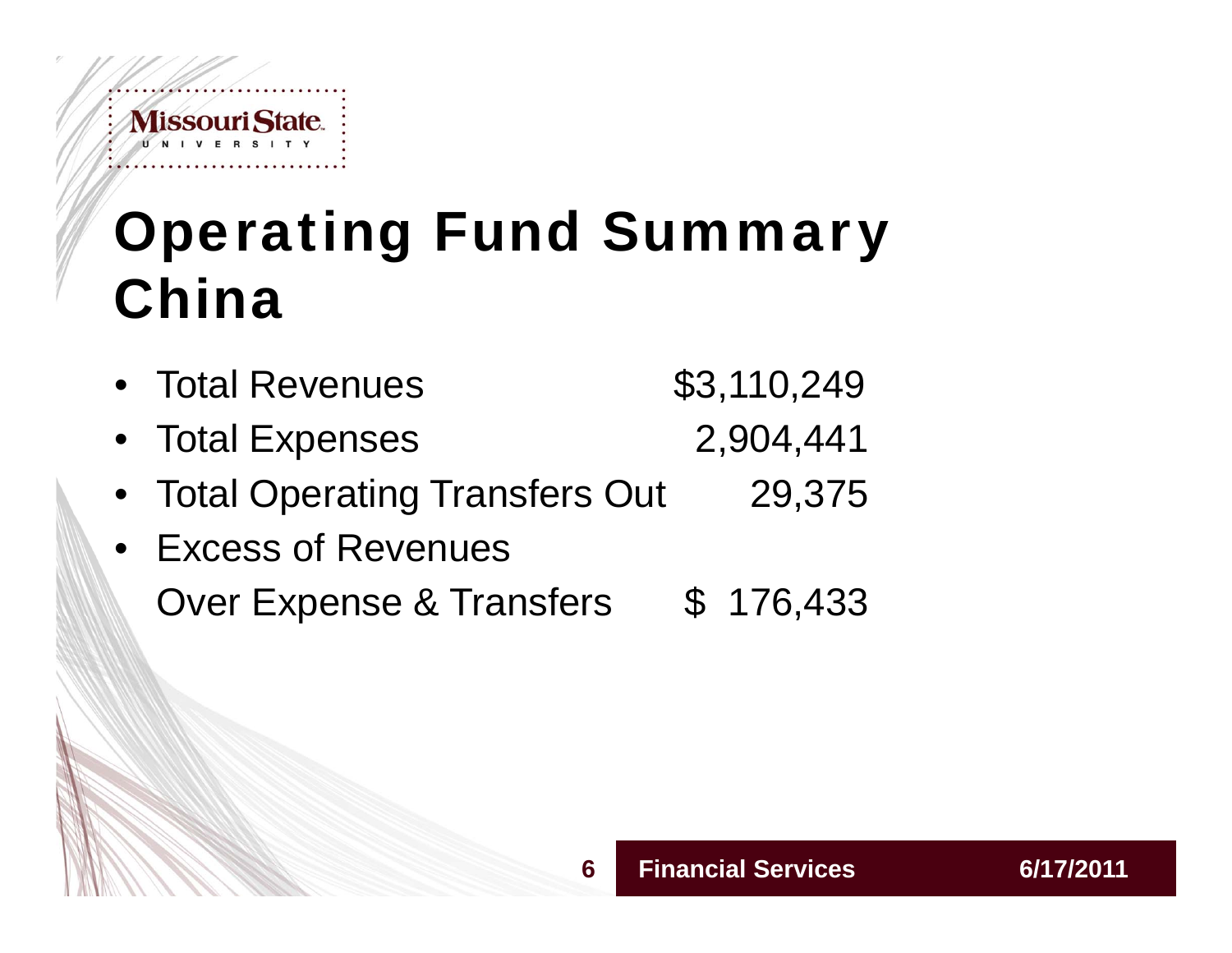# Designated Fund Summary Springfield

- •Total Revenues \$8,460,503
- Total Operating Transfers In 932,595
- •Total Expenses 9,252,235
- Excess of RevenuesOver Expense & Transfers \$ 140,863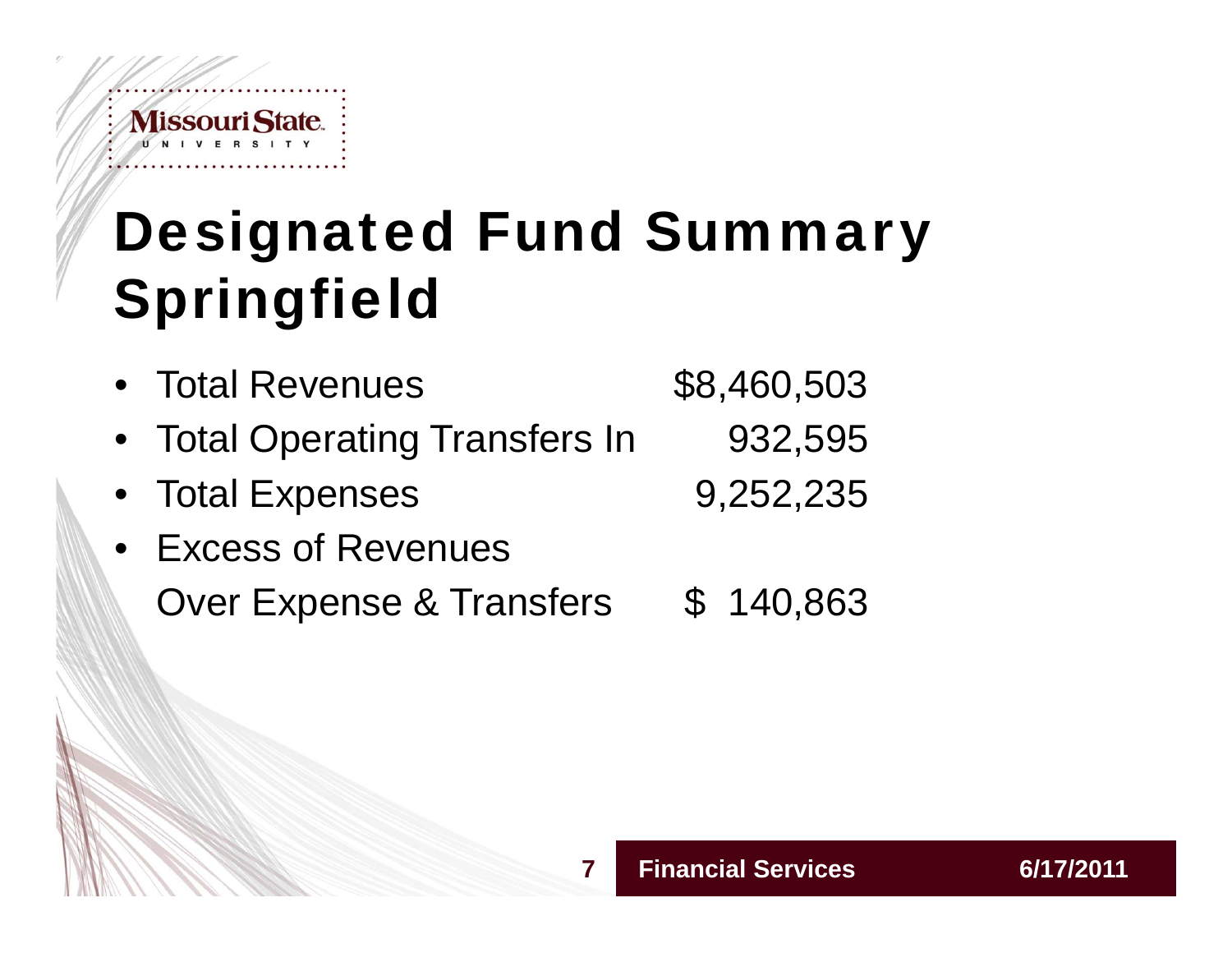# Auxiliary System Springfield

- •**Bookstore**
- •Residence Life
- Plaster Student Union
- •Taylor Health & Wellness Center

- •University Recreation Center
- •Intercollegiate Athletics
- $\bullet$ Athletic Venues
- •Transit System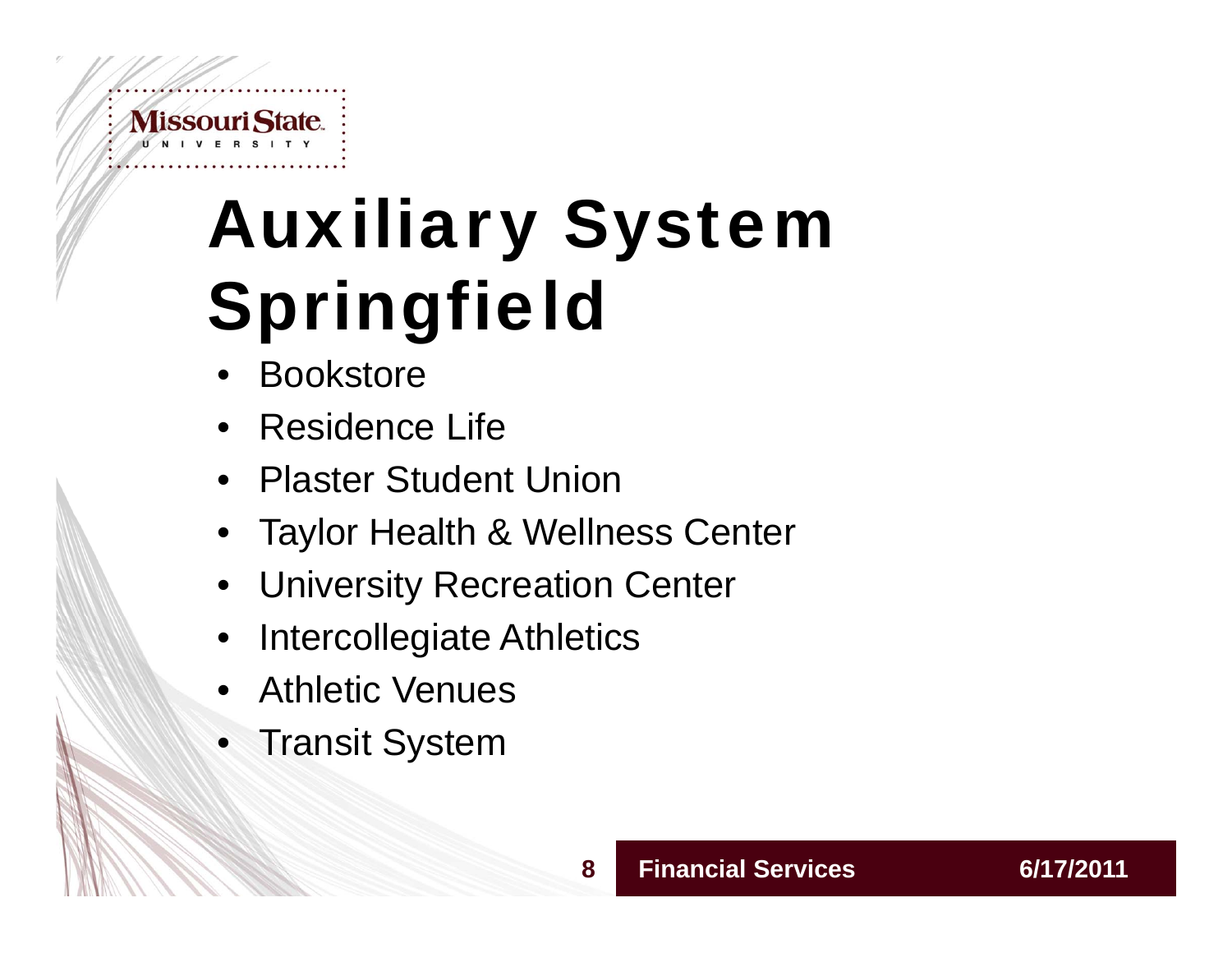# Auxiliary Funds Summary Springfield

- •Total Revenues **\$57,168,845**
- Total Expenses 41,981,752
- •Total Debt Transfers Out 10,127,413
- •Total Operating Transfers Out 1,050,228
- • Excess of Revenues Over Expense & Transfers \$4,009,452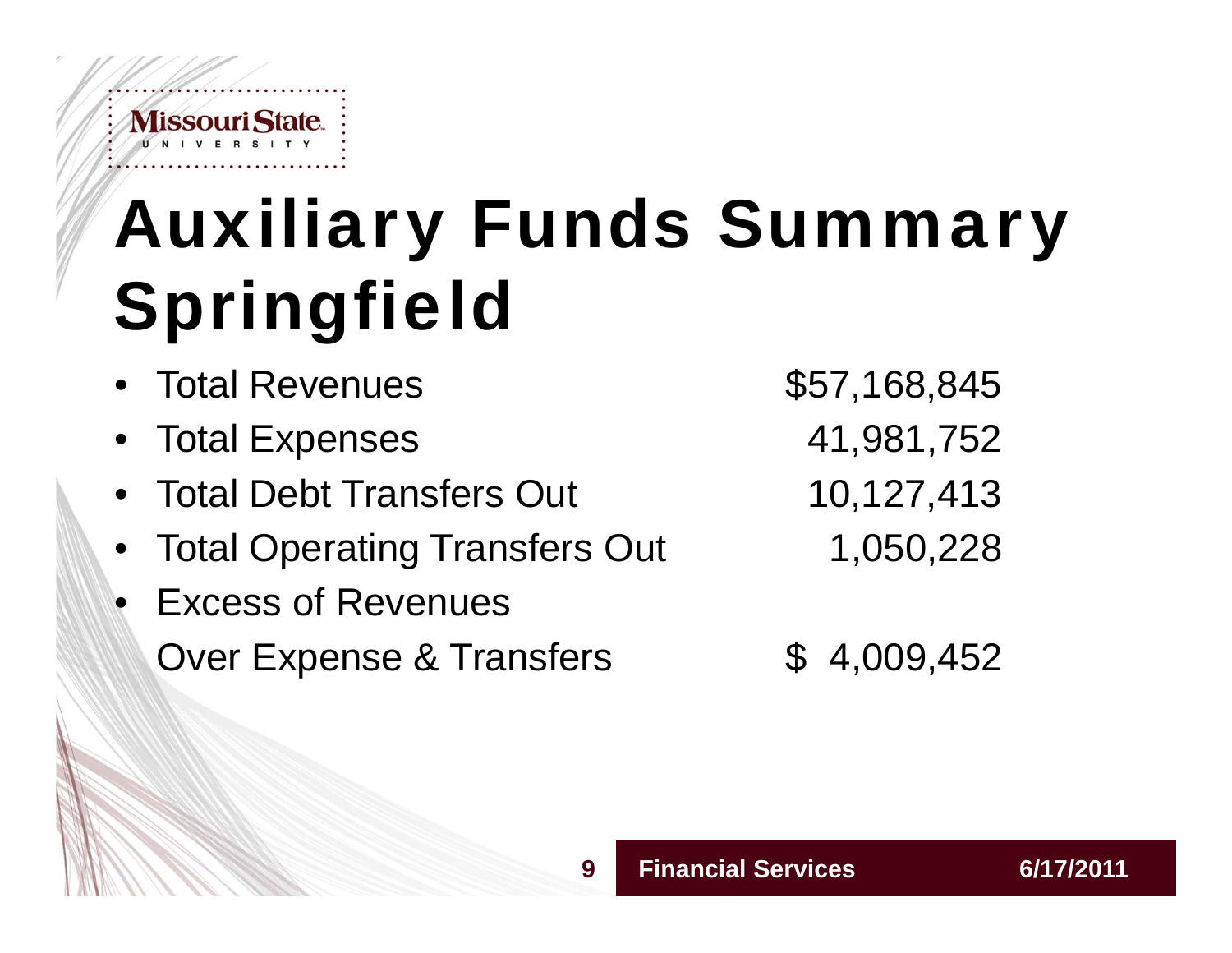# Auxiliary System Springfield

- **Operating Revenues**
	- $\bullet$  Increase of \$3.93 million
		- Tuition & Fees
		- Sales & Services \$ .20 million
		- •
		- Investment Income \$ .34 million
- \$1.20 million
- 
- Gifts **\$2.19 million** 
	-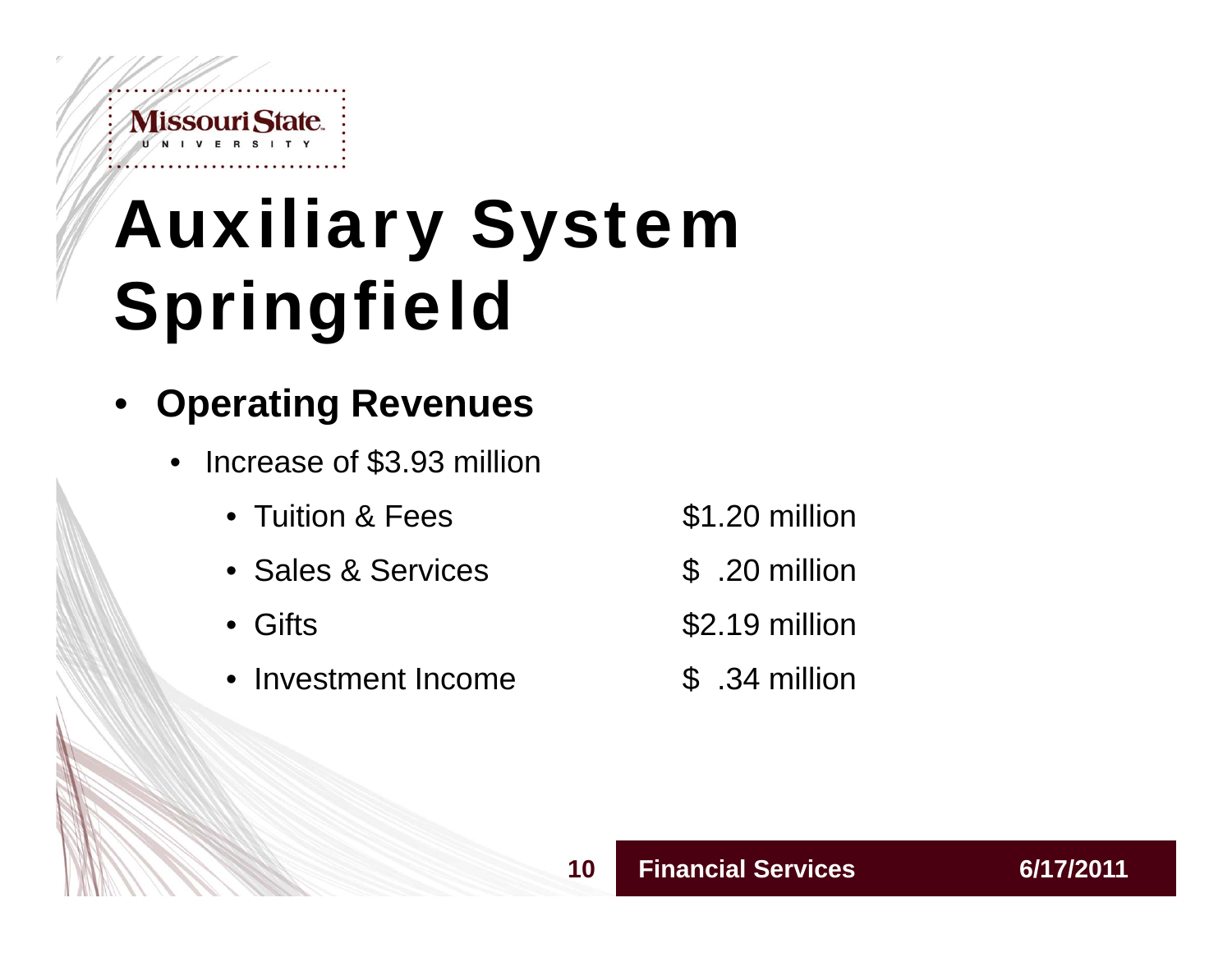# Auxiliary System Springfield

### • **Operating Expenses**

- $\bullet$  Increase of \$2.62 million
	- Salaries  $$1.12$  million
	- Benefits
	- Utilities
	- Travel, Supplies & Services \$ .48 million
	- Scholarships & Fee Waivers \$42 million
- 
- $$.22$  million
- \$ .38 million
- 
-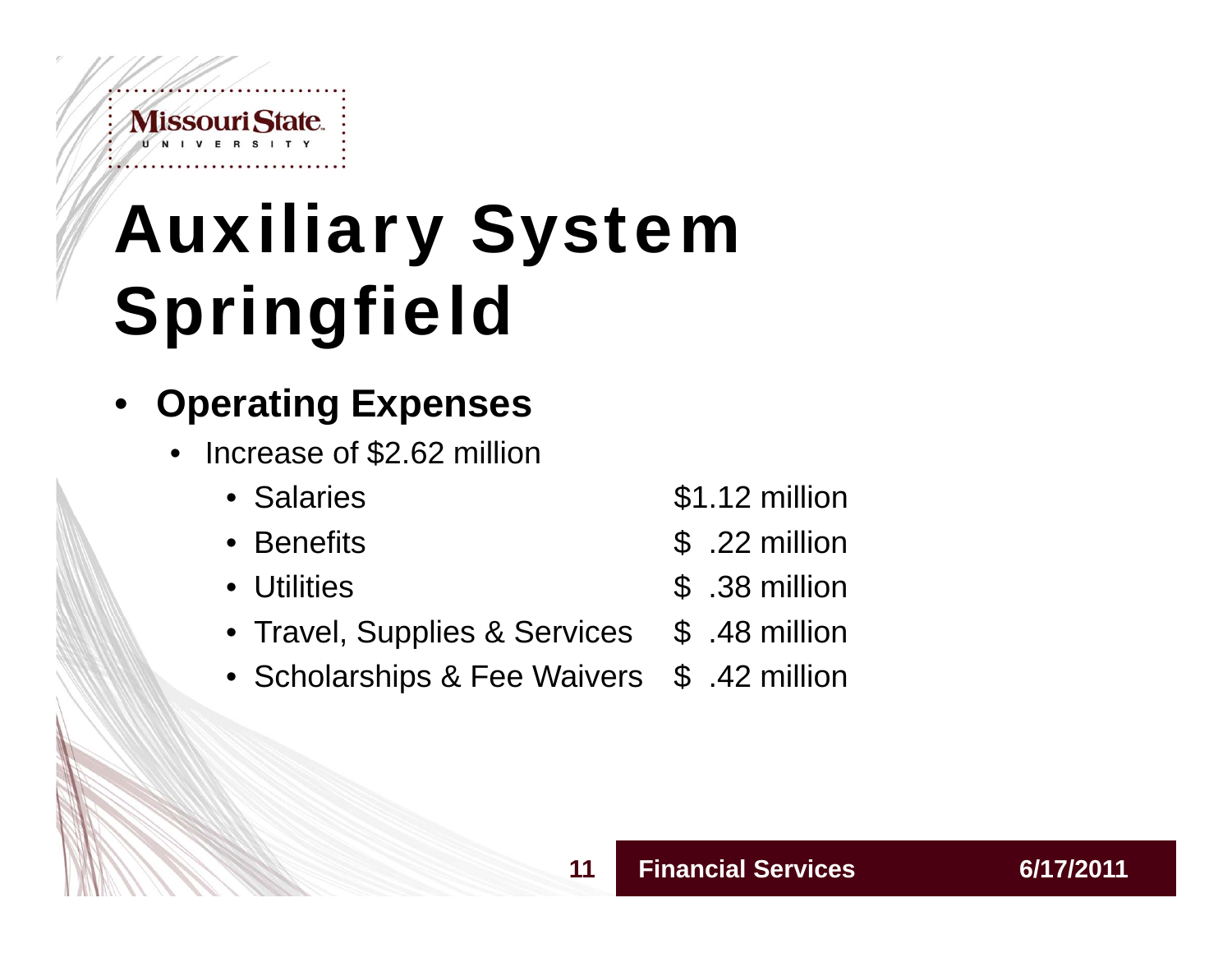# Auxiliary System Springfield

- Transfers Increase **\$.86 million** 
	- •Debt Service **\$.70 million**
	- •

Operating **\$.16 million** 

### • **Net Excess of Revenues Over Expenses & Transfers - Increase \$.45 million**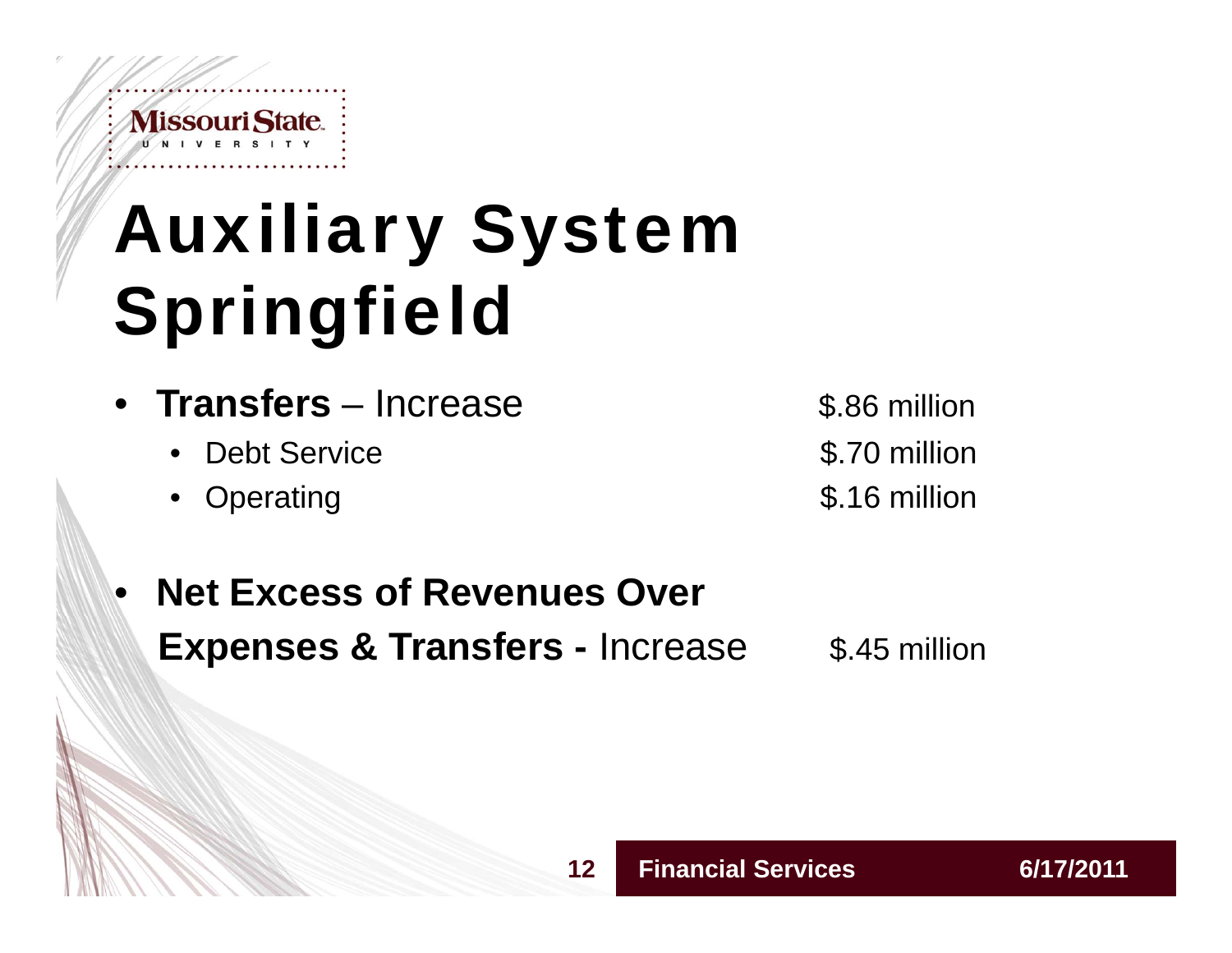#### Missouri State. UNIVERSITY

### Operating Fund Summary Total Revenues Springfield

| <b>Tuition &amp; Fees</b>      | 60.23%  |
|--------------------------------|---------|
| <b>State Appropriations</b>    | 38.56%  |
| <b>Other Revenue</b>           | .43%    |
| Gifts                          | $.31\%$ |
| Investment Income              | $.31\%$ |
| Sales & Services - Educational | .08%    |
| <b>Grants and Contracts</b>    | .08%    |
|                                | 100.00% |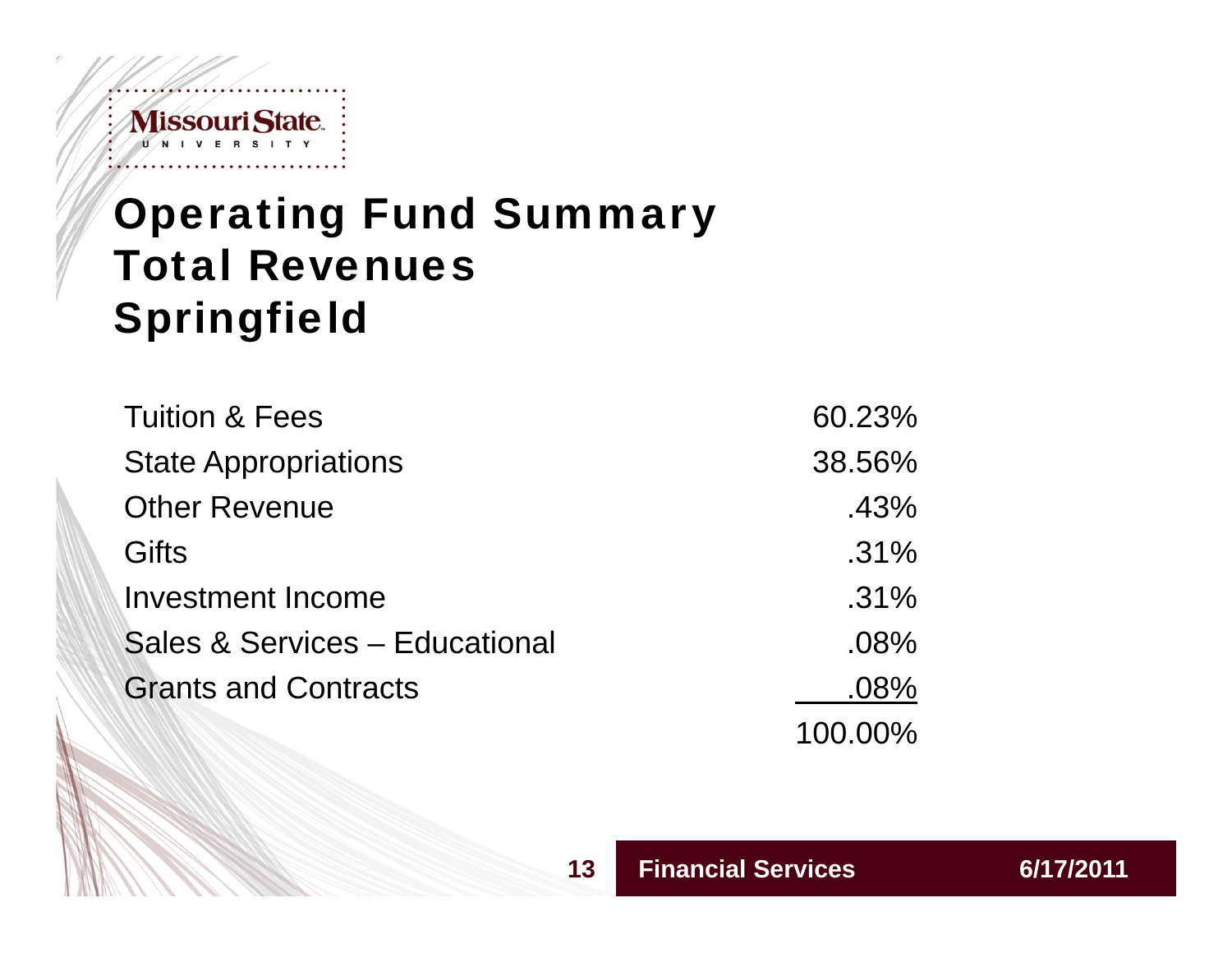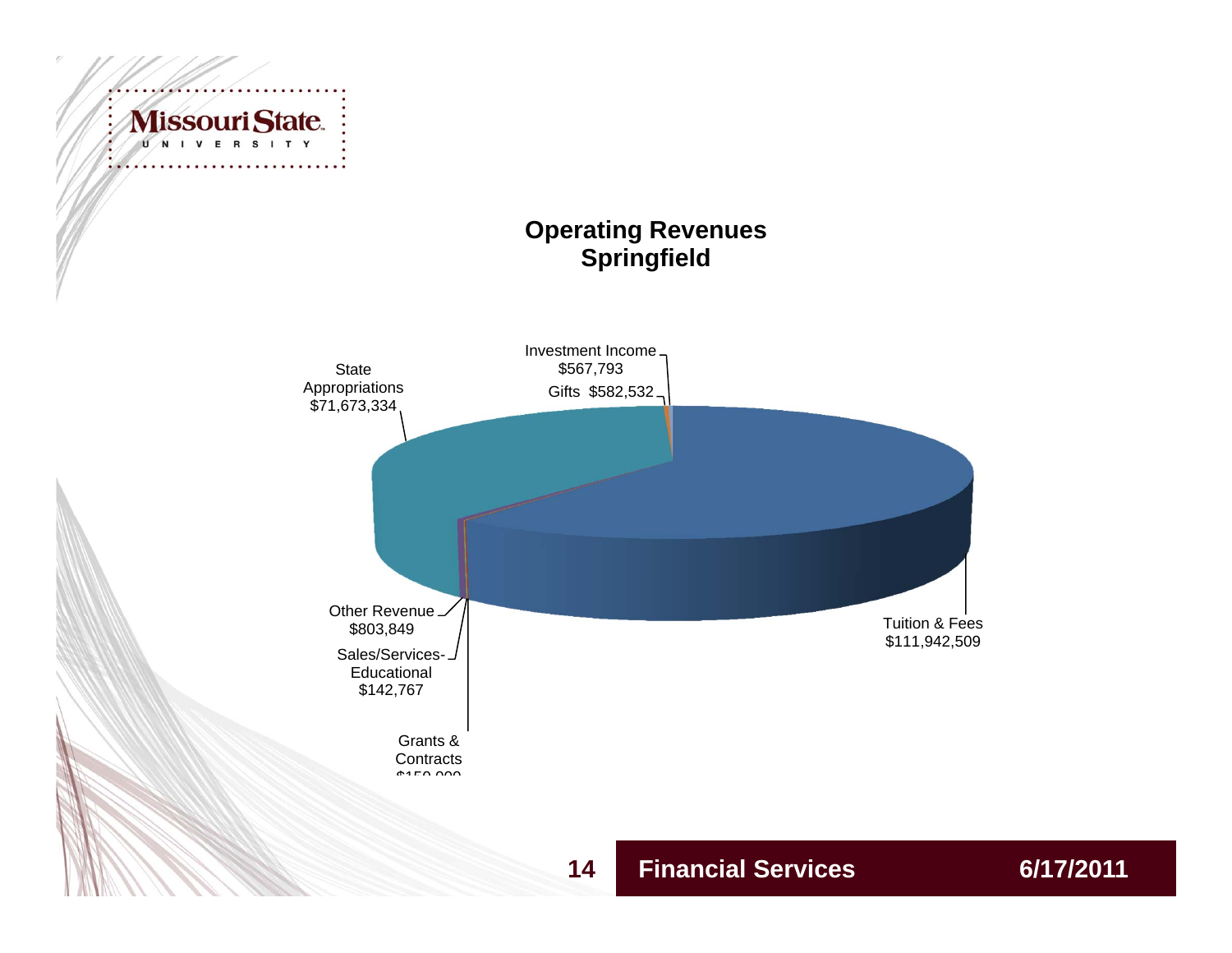#### Missouri State. **NIVERSIT**

### Operating Fund Summary Total Expenses & Transfers Springfield

| <b>Faculty &amp; Staff Salaries</b>    | 48.09%  |
|----------------------------------------|---------|
| <b>Other Salaries</b>                  | 3.38%   |
| <b>Benefits</b>                        | 14.68%  |
| <b>Utilities</b>                       | 1.80%   |
| <b>Scholarship &amp; Fee Waivers</b>   | 13.04%  |
| <b>Travel, Supplies &amp; Services</b> | 16.64%  |
| <b>Transfers</b>                       | 2.37%   |
|                                        | 100.00% |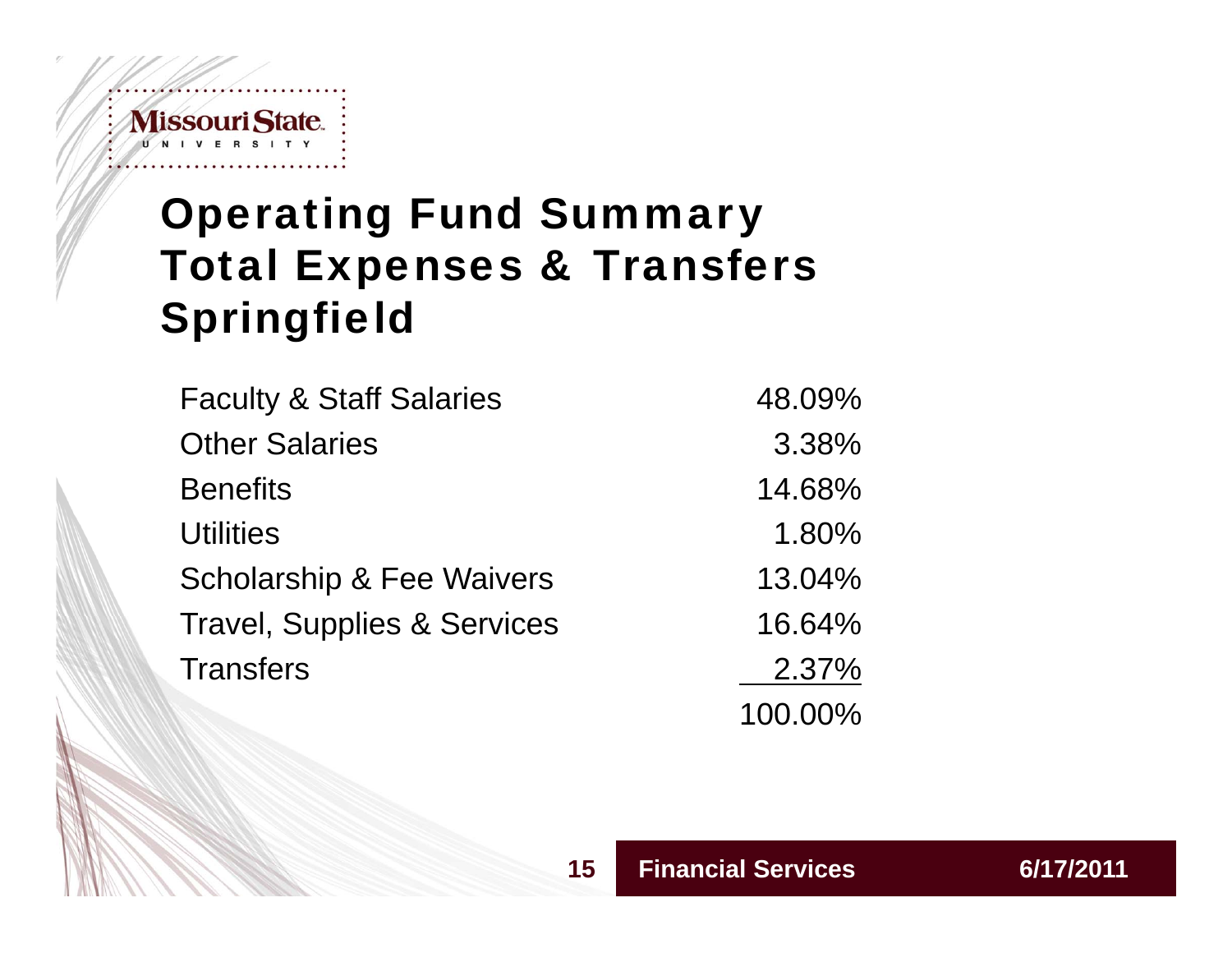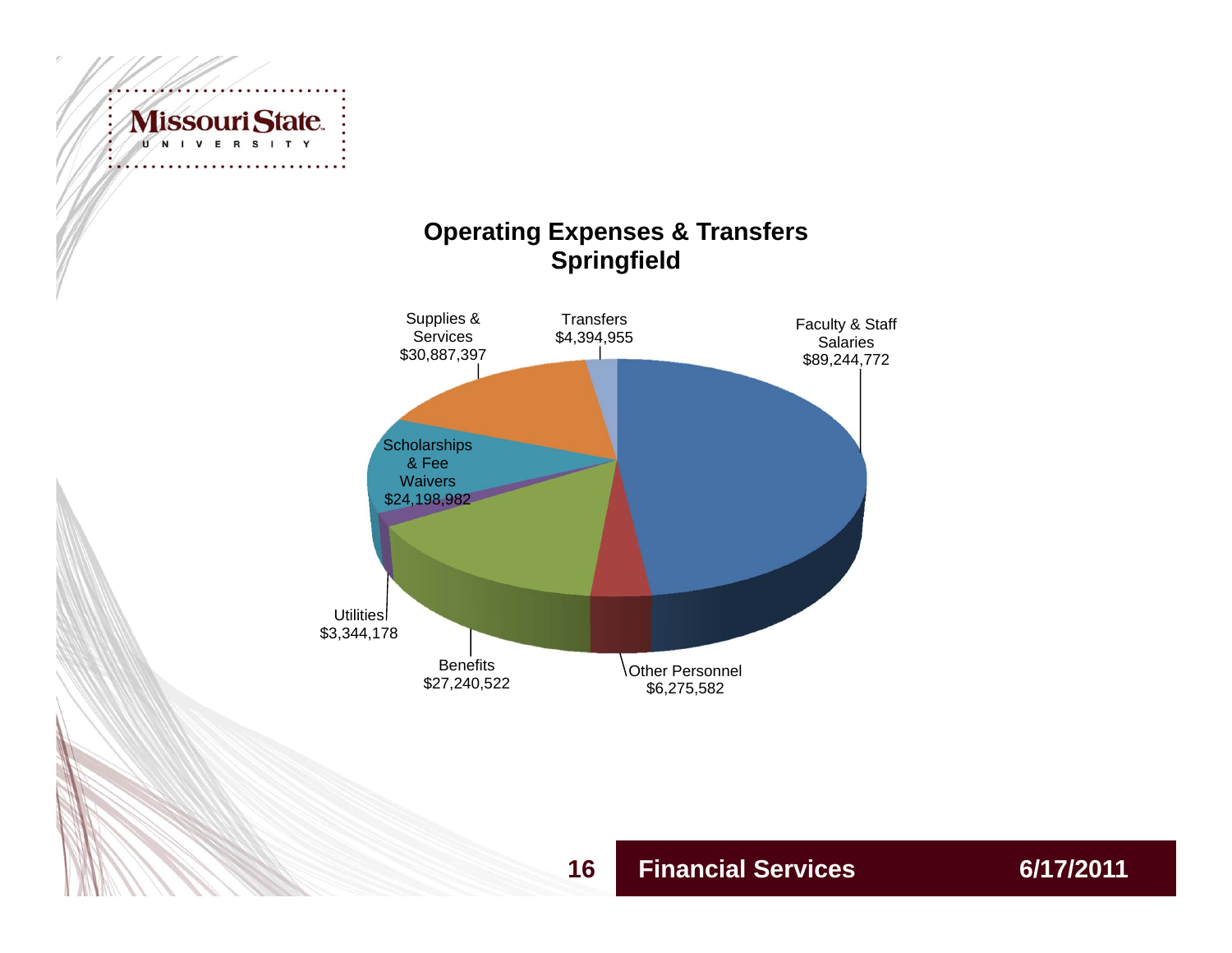#### Missouri State. **NIVER**

### Operating Fund Summary Total Expenses by Program<sup>\*</sup> **Springfield**

| Instruction                                 | 43.94%  |
|---------------------------------------------|---------|
| Research                                    | 1.16%   |
| <b>Public Service</b>                       | .18%    |
| <b>Academic Support</b>                     | 12.97%  |
| <b>Student Services</b>                     | 4.92%   |
| <b>Institutional Support</b>                | 13.92%  |
| <b>Operation &amp; Maintenance of Plant</b> | 9.55%   |
| <b>Scholarship &amp; Fee Waivers</b>        | 13.36%  |
|                                             | 100.00% |

**17**

\*Transfers are not included